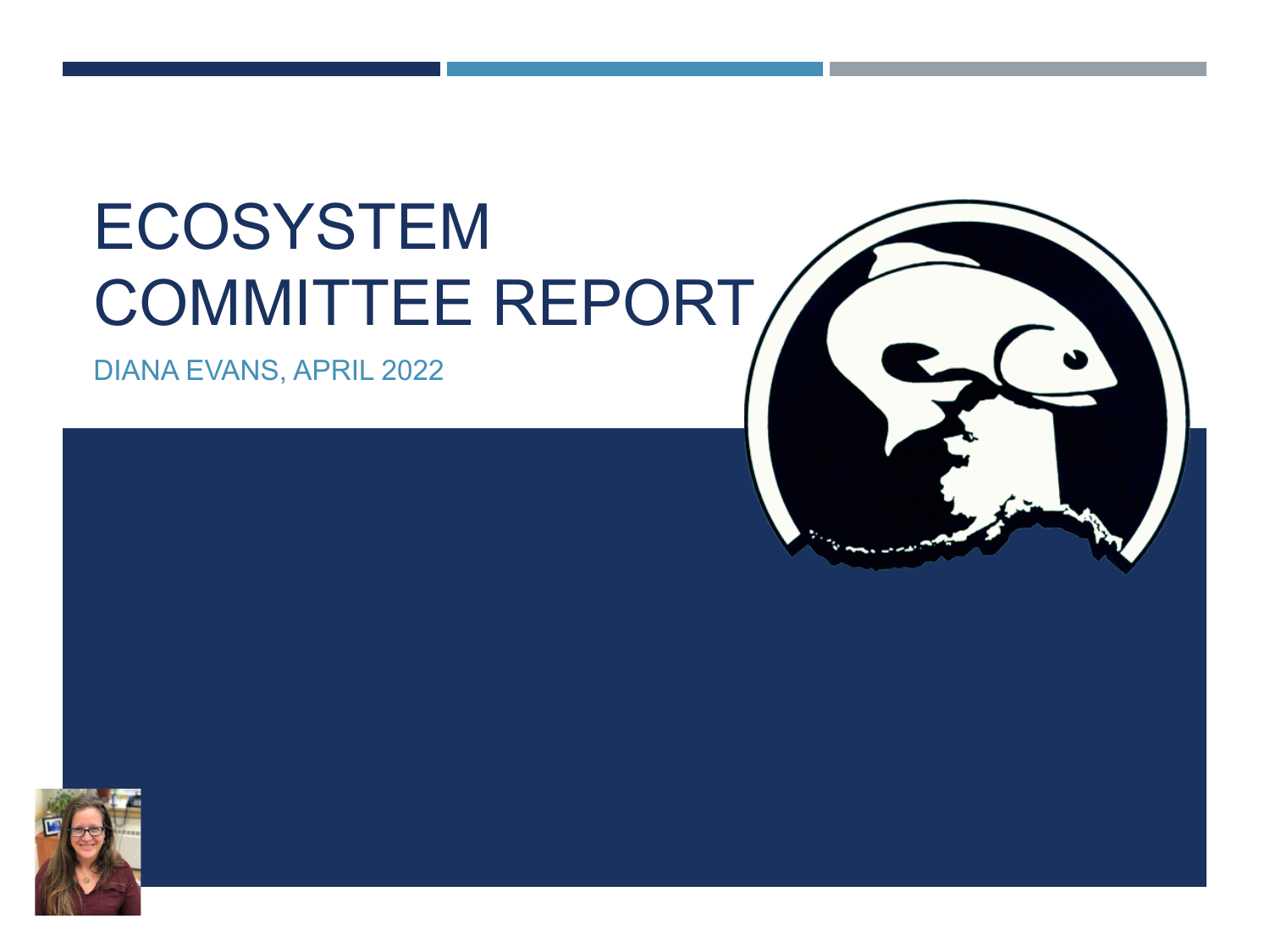### AGENDA: MARCH 29-30, 2022, VIRTUAL

- Updates from Feb 2022: Ecosystem Committee report, Groundfish management policy triennial review (PSEIS)
- BS FEP Team and Taskforce reports
- **IFCC findings / ACLIM update**
- OECM / CCC Subcommittee on Area-based Management
- GOA ecosystem research staff paper
- Other updates
	- **EFH 5-year review timing**
	- **Funding opps through Infrastructure Investment and Jobs Act**
	- Planning for second Council ecosystem workshop
	- Future meetings



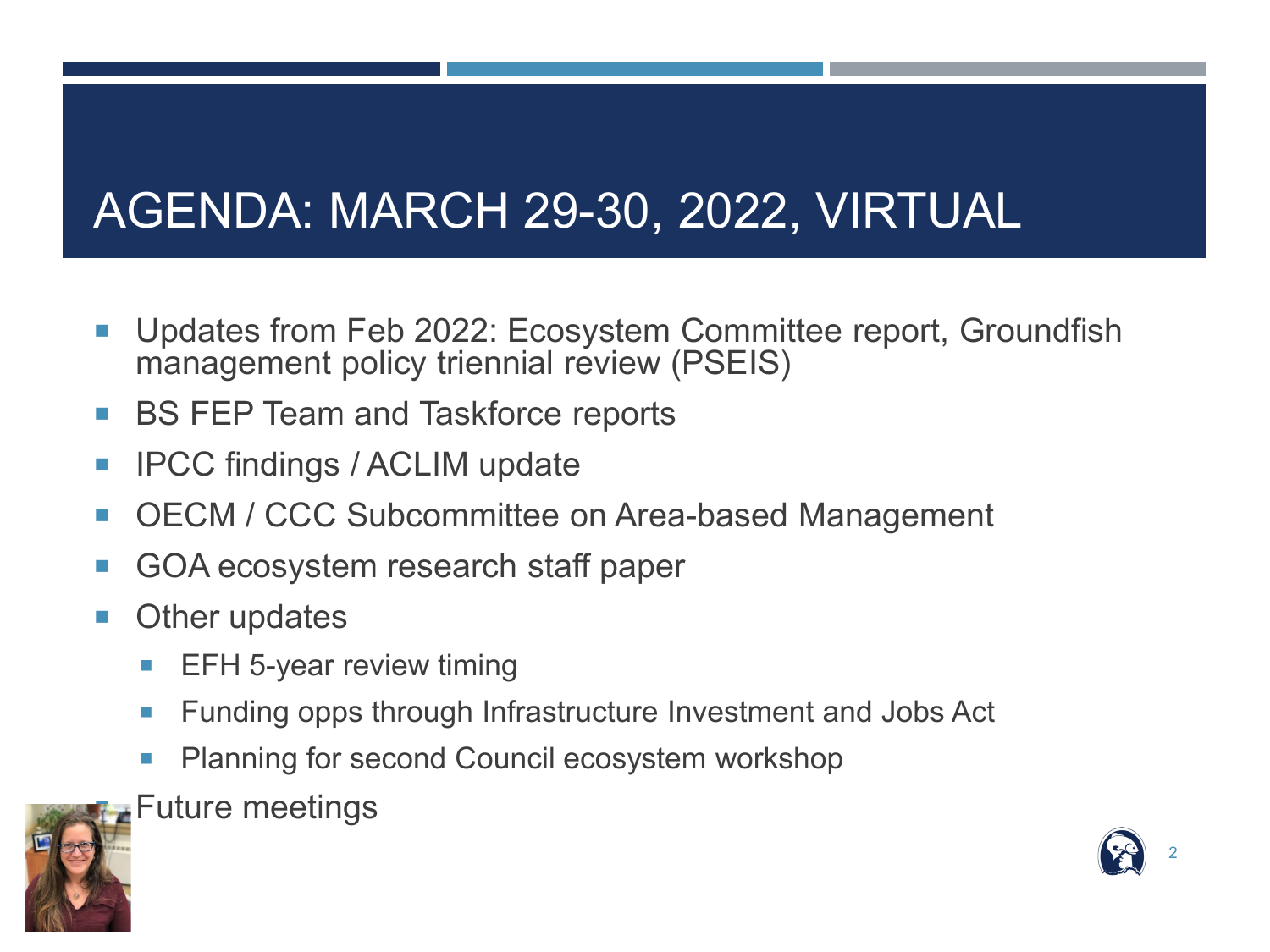#### GROUNDFISH MANAGEMENT POLICY TRIENNIAL REVIEW (PSEIS)

- Staff update in February 2022 that probably time to revisit the ongoing applicability of the Groundfish Programmatic SEIS (PSEIS) before next triennial review
- **Recommendation:** given the time elapsed since the original analysis, and the ongoing rate of environmental change in our region, the Council should initiate a robust process to reevaluate the PSEIS, which includes scoping and opportunities for public input earlier in the process than development of an SIR alone might require



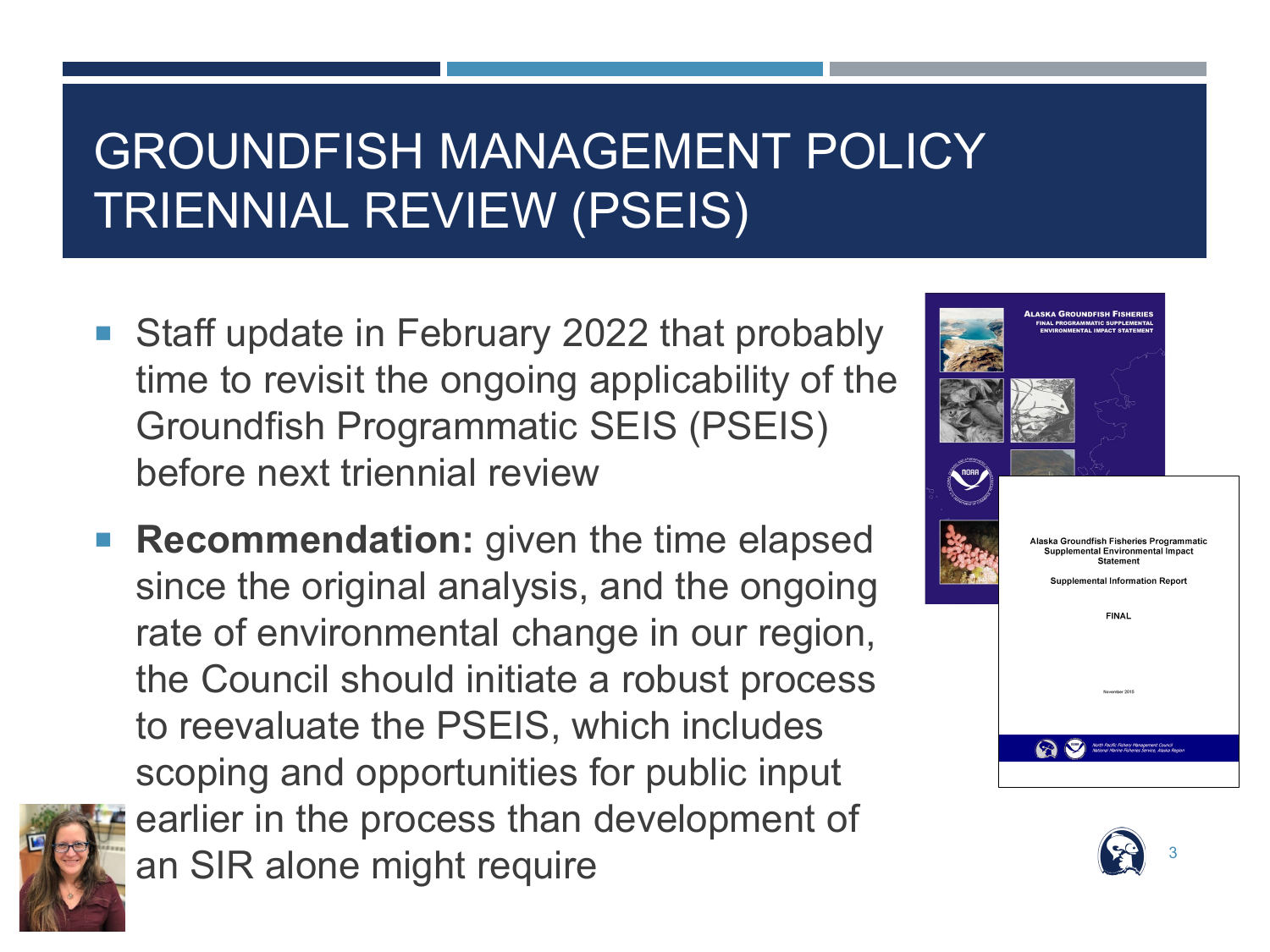#### BS FEP TEAM AND TASKFORCE REPORTS AND ACLIM UPDATE

- 4 staff reports: from BS FEP Team, LKTKS Taskforce, Climate Change Taskforce, ACLIM
	- ACLIM planning evening workshop during June Council meeting
- **Committee appreciated all reports; highlights progress on workproducts; encourages their completion**



4

- Recurring themes of the discussion:
	- **Tension between time needed for ongoing strategic ecosystem** and climate projects, and urgency to respond now to immediate, rapid onset of effects of climate change



How early and often to include other voices in the discussions, assessments, and decisions about the impacts of climate change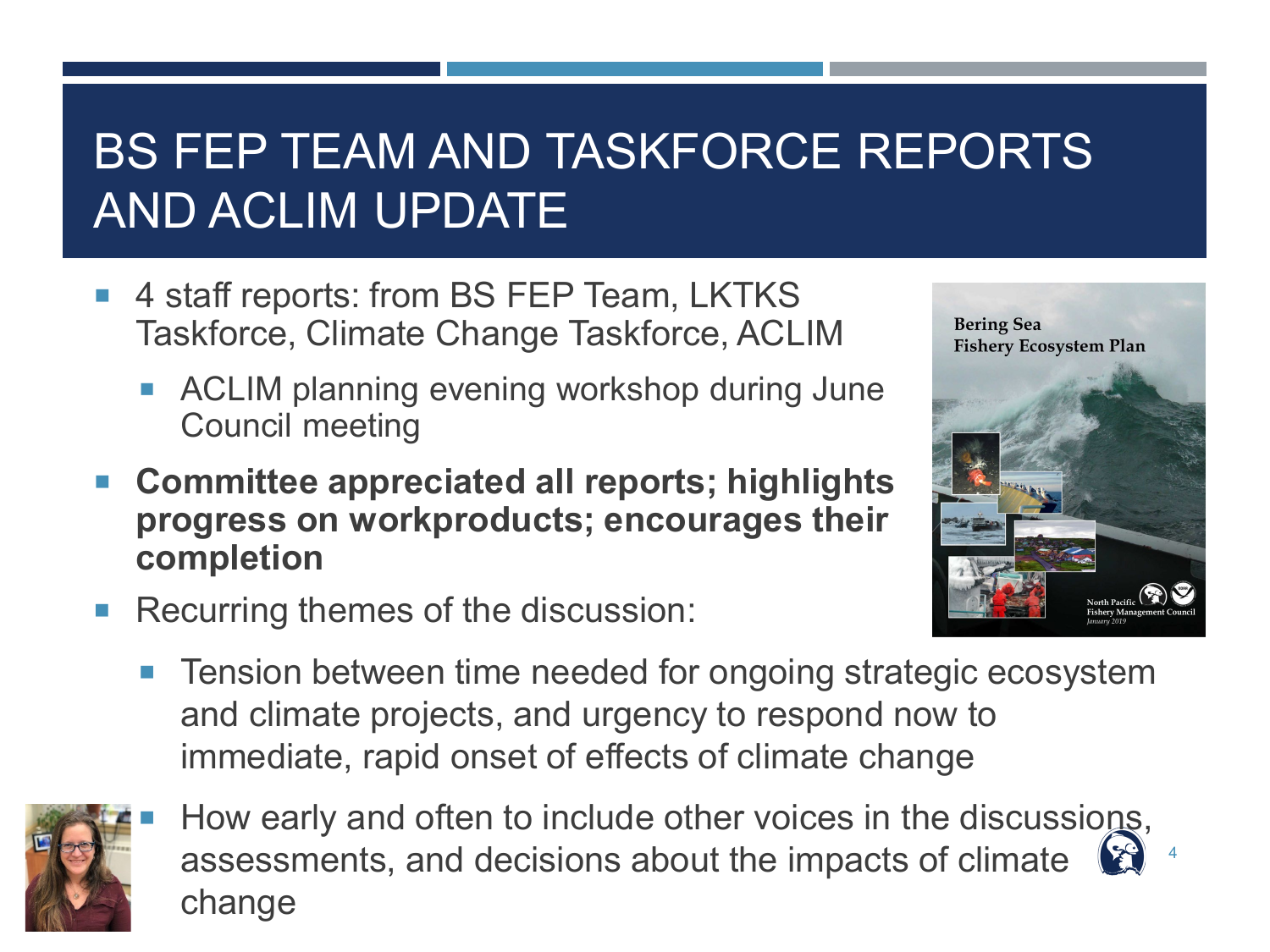#### OECM / CCC SUBCOMMITTEE ON AREA-BASED MANAGEMENT

- **Staff work, in collaboration with all Councils,** to list and categorize all Alaska closure areas, to inform the national America the Beautiful Act guidance document and atlas
- **Recommendation**: that the Council highlight the need for GIS funding to complete the work of the subcommittee



5

#### **Recommendations:**

 that the report highlight that the implementation of conservation areas off Alaska is often the result of ground-up collaborations taking place over many years, some initiated from public action



 the Council might encourage the CCC to emphasize to the Departments of Commerce and the Interior that they should consider a similar bottom-up approach to identifying important areas for ATB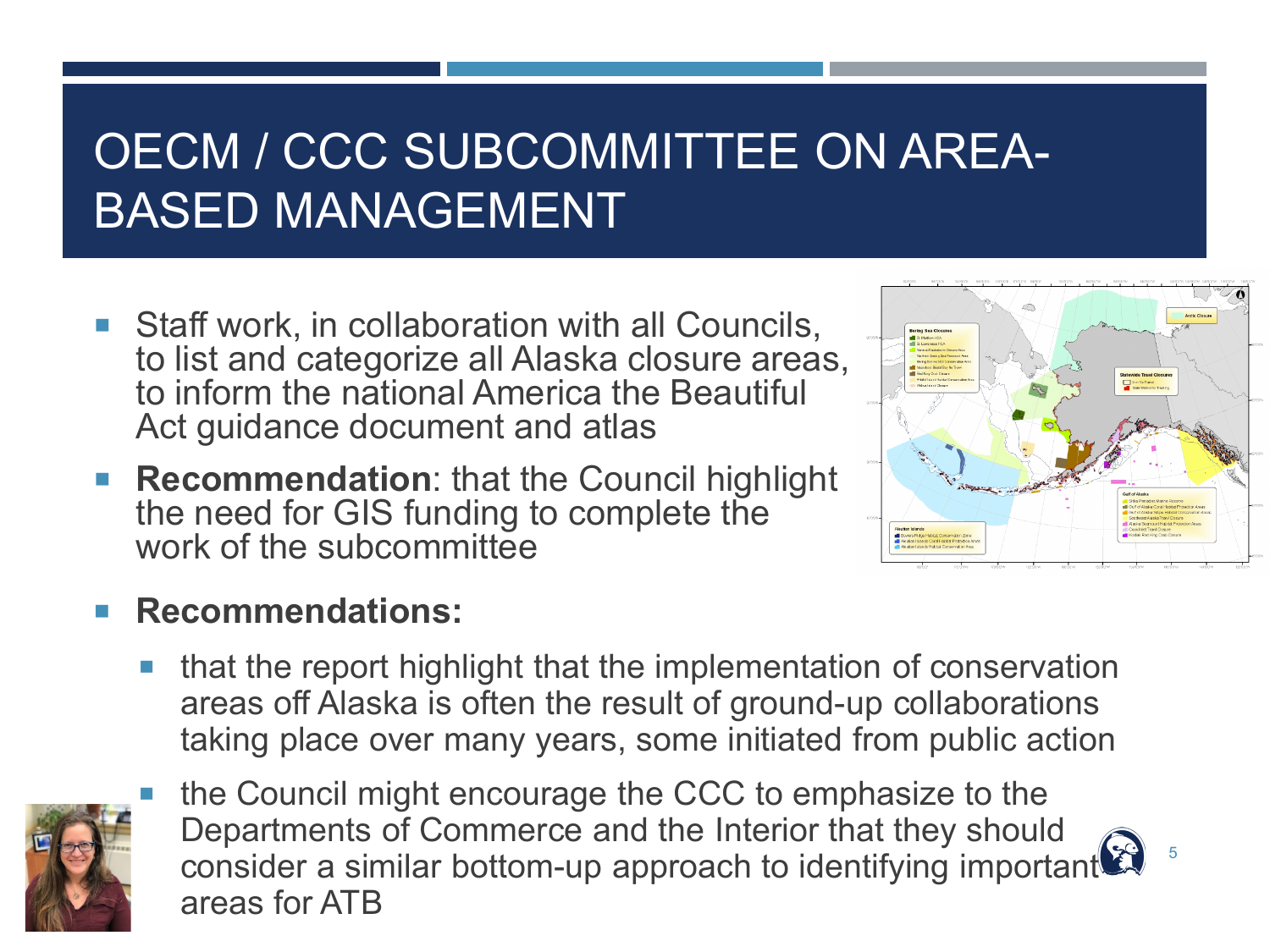# GOA ECOSYSTEM RESEARCH STAFF PAPER

- Staff paper with brief summary of high-level GOA research programs, discussion of gaps in understanding relative to the GOA, considerations for action
- **Recommendation:** the Council task the Ecosystem Committee with development of a scoping process to inform potential development of a GOA FEP or similar tool, e.g.
	- series of decision points for feedback, including value of a GOA FEP
	- lessons learned from BS FEP,
	- same science Team and action module/taskforce format or streamlined,
	- timing to intersect with ongoing projects such as GOA CLIM,
	- questions of staff, resources, and opportunities for partnerships or synergies,

6

particularly if effort would be redirected from the Bering Sea.



Design would thus be ready for Council when called for